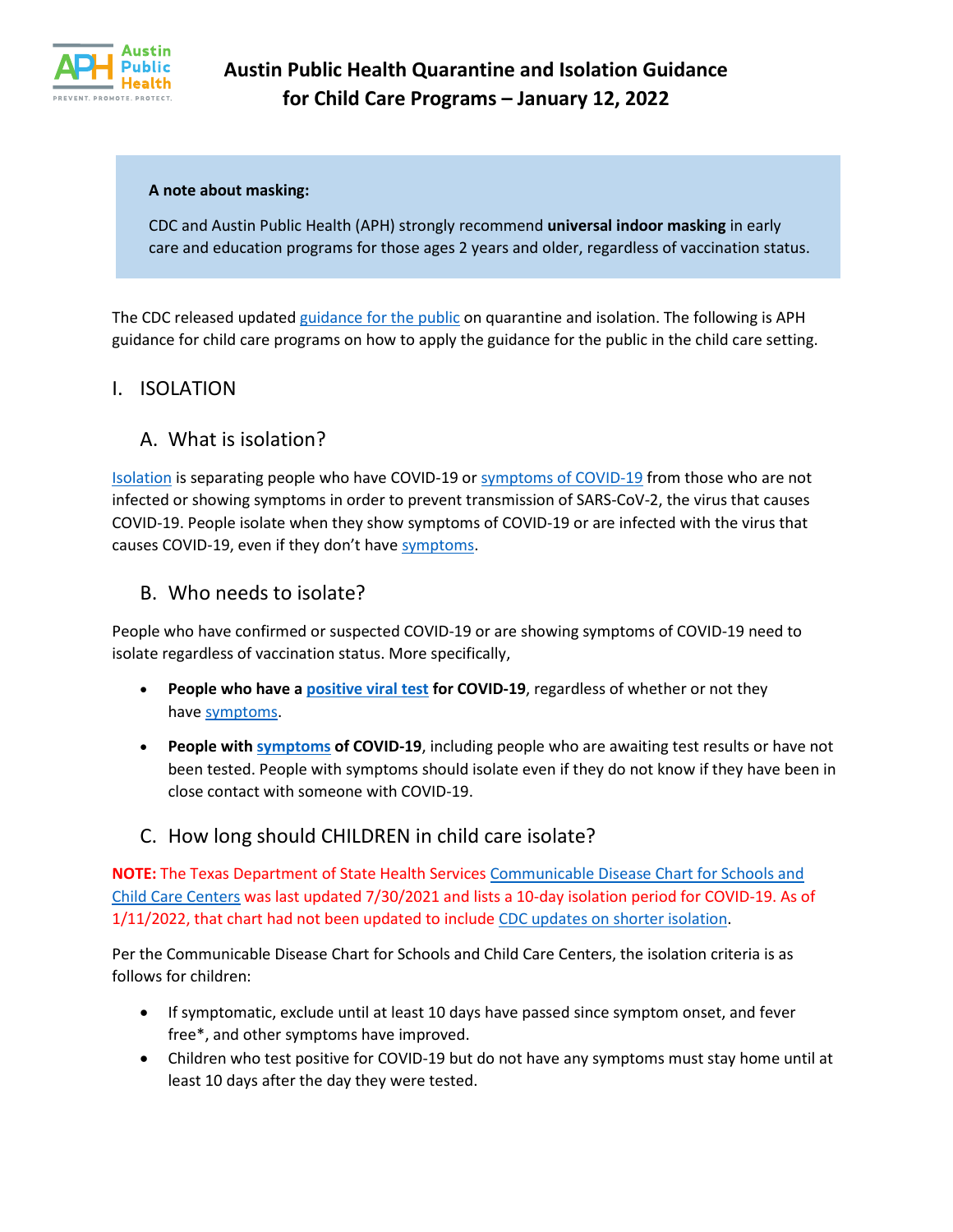\*Fever free for 24 hours without the use of fever suppressing medications. Fever is a temperature of 100° Fahrenheit (37.8° Celsius) or higher.

# D. How long should STAFF in child care isolate?

Staff in child care programs who test positive for COVID-19 or have symptoms, regardless of vaccination status, must isolate for at least 5 days.

#### **Calculating Isolation**

**If you had COVID-19 and had [symptoms,](https://www.cdc.gov/coronavirus/2019-ncov/symptoms-testing/symptoms.html)** day 0 is your first day of symptoms. Day 1 is the first full day after your symptoms developed.

**If you test positive for COVID-19 and never develop [symptoms,](https://www.cdc.gov/coronavirus/2019-ncov/symptoms-testing/symptoms.html)** day 0 is the day of your positive viral test (based on the date you were tested) and day 1 is the first full day after the specimen was collected for your positive test.

**If you develop symptoms after testing positive,** your 5-day isolation period should start over. Day 0 is your first day of symptoms. Follow the recommendations above for ending isolation for people who had COVID-19 and had symptoms.

- These individuals should continue to wear a [well-fitting mask](https://www.cdc.gov/coronavirus/2019-ncov/your-health/effective-masks.html) around others at home and in public for 5 additional days (day 6 through day 10) after the end of your 5-day isolation period.
	- o **If the individual is unable or unwilling to wear a mask when around others, they should continue to isolate for a full 10 days.** APH advises child care staff to consider whether they will be able to distance themselves 6 feet from others while working when their mask must be removed on days 6-10, and to isolate for 10 days if this is not possible.
- **Adults in child care programs who had symptoms may** [end isolation after 5 full days](https://www.cdc.gov/coronavirus/2019-ncov/your-health/quarantine-isolation.html#end-isolation-symptoms) if they are fever-free for 24 hours (without the use of fever-reducing medication) and their symptoms are improving.
- **Adults in child care programs who did NOT have symptoms may** [end isolation after at least 5](https://www.cdc.gov/coronavirus/2019-ncov/your-health/quarantine-isolation.html#end-isolation)  [full days](https://www.cdc.gov/coronavirus/2019-ncov/your-health/quarantine-isolation.html#end-isolation) after their positive test.
- **Those who were severely ill with COVID-19** should isolate for at least 10 days.
- If an individual has access to a test and wants to test, the best approach is to use an antigen [test](https://www.cdc.gov/coronavirus/2019-ncov/hcp/testing-overview.html) towards the end of the 5-day isolation period. Collect the test sample only if you are feverfree for 24 hours without the use of fever-reducing medication and your other symptoms have improved (loss of taste and smell may persist for weeks or months after recovery and need not delay the end of isolation). If your test result is positive, you should continue to isolate until day 10. If your test result is negative, you can end isolation, but continue to wear a well-fitting [mask](https://www.cdc.gov/coronavirus/2019-ncov/your-health/effective-masks.html) around others at home and in public until day 10.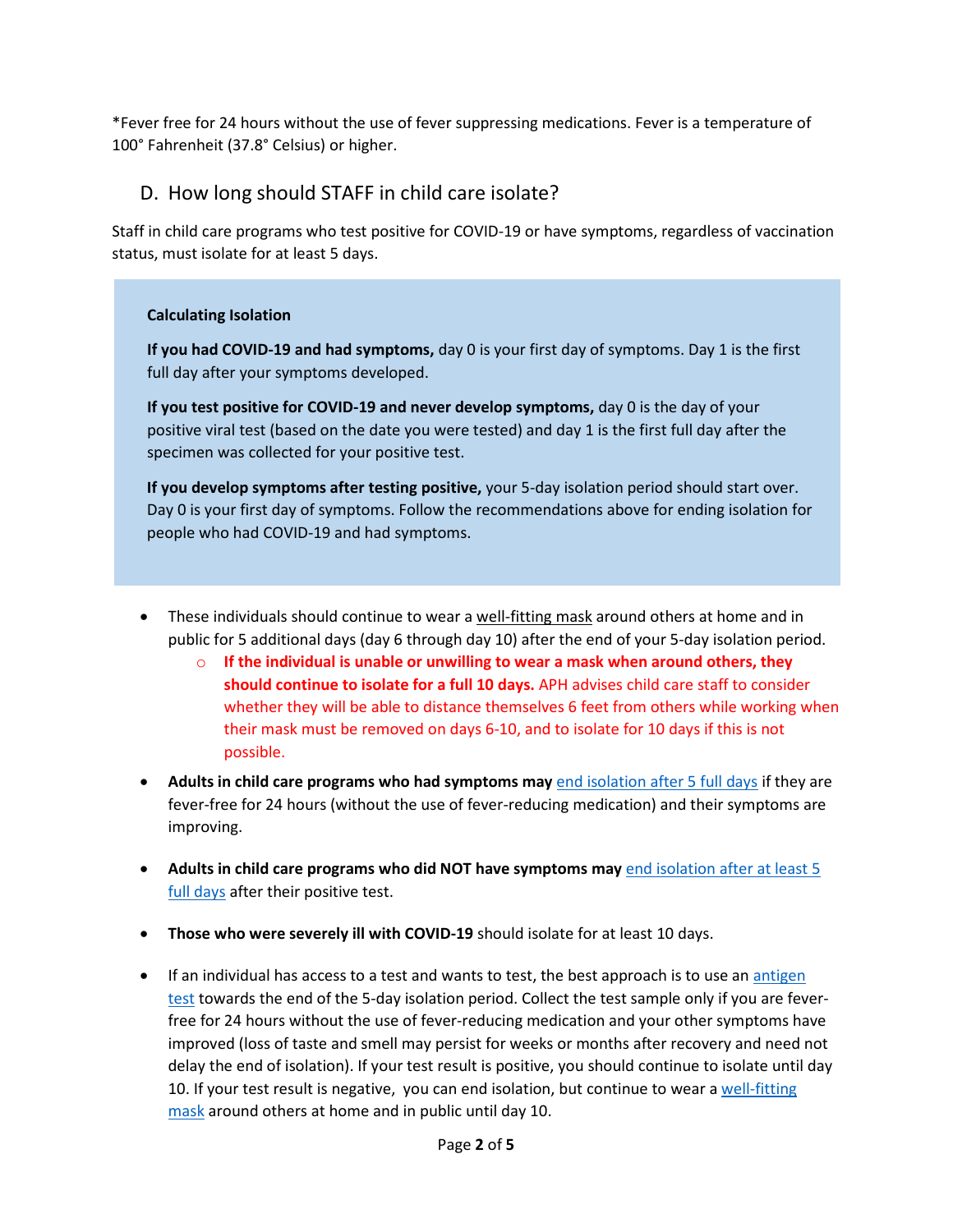# II. QUARANTINE

# A. What is quarantine?

**Quarantine** is a strategy used to prevent transmission of SARS-CoV-2, the virus that causes COVID-19, by keeping people who have been in [close contact](https://www.cdc.gov/coronavirus/2019-ncov/php/contact-tracing/contact-tracing-plan/appendix.html#contact) with someone with COVID-19 apart from others.

People **quarantine** when they have been exposed to the virus that causes COVID-19, based on their vaccination and [booster](https://www.cdc.gov/coronavirus/2019-ncov/vaccines/stay-up-to-date.html) status or history of prior infection in the past 90 days.

# B. Who does not need to quarantine?

If you came into close contact with someone with COVID-19 and you are in one of the following groups, you do not need to quarantine.

- You are ages 18 or older and have received all [recommended vaccine](https://www.cdc.gov/coronavirus/2019-ncov/vaccines/booster-shot.html) doses, including [boosters](https://www.cdc.gov/coronavirus/2019-ncov/vaccines/booster-shot.html) and [additional primary shots](https://www.cdc.gov/coronavirus/2019-ncov/vaccines/recommendations/immuno.html) for some immunocompromised people.
- You are ages 5-17 years and completed the [primary series](https://www.cdc.gov/vaccines/covid-19/clinical-considerations/covid-19-vaccines-us.html?CDC_AA_refVal=https%3A%2F%2Fwww.cdc.gov%2Fvaccines%2Fcovid-19%2Finfo-by-product%2Fclinical-considerations.html#children) of COVID-19 vaccines.
- You had confirmed COVID-19 within the last 90 days (you tested positive using a [viral test\)](https://www.cdc.gov/coronavirus/2019-ncov/symptoms-testing/testing.html).

You should wear a [well-fitting mask](https://www.cdc.gov/coronavirus/2019-ncov/your-health/effective-masks.html) around others for 10 days from the date of your last close contact with someone with COVID-19 (the date of last close contact is considered day 0). [Get tested](https://www.cdc.gov/coronavirus/2019-ncov/testing/diagnostic-testing.html) at least 5 days after you last had close contact with someone with COVID-19. If you test positive or develop COVID-19 symptoms, isolate from other people and follow recommendations in the [Isolation](https://www.cdc.gov/coronavirus/2019-ncov/your-health/quarantine-isolation.html#isolate) section below. If you tested positive for COVID-19 with a [viral test](https://www.cdc.gov/coronavirus/2019-ncov/symptoms-testing/testing.html) within the previous 90 days and subsequently recovered and remain without COVID-19 symptoms, you do not need to quarantine or get tested after close contact. You should wear a [well-fitting mask](https://www.cdc.gov/coronavirus/2019-ncov/your-health/effective-masks.html) around others for 10 days from the date of your last close contact with someone with COVID-19 (the date of last close contact is considered day 0).

## C. Who should quarantine?

If you come into close contact with someone with COVID-19, you should quarantine if you are in one of the following groups:

- You are ages 18 or older and completed the *[primary series](https://www.cdc.gov/vaccines/covid-19/clinical-considerations/covid-19-vaccines-us.html?CDC_AA_refVal=https%3A%2F%2Fwww.cdc.gov%2Fvaccines%2Fcovid-19%2Finfo-by-product%2Fclinical-considerations.html)* of recommended vaccine, but have not received a [recommended](https://www.cdc.gov/coronavirus/2019-ncov/vaccines/booster-shot.html) booster shot when eligible.
- You received the single-dose Johnson & Johnson vaccine (completing the primary series) over 2 months ago and have not received a [recommended](https://www.cdc.gov/coronavirus/2019-ncov/vaccines/booster-shot.html) booster shot.
- You are not vaccinated or have not completed a [primary vaccine series.](https://www.cdc.gov/vaccines/covid-19/clinical-considerations/covid-19-vaccines-us.html?CDC_AA_refVal=https%3A%2F%2Fwww.cdc.gov%2Fvaccines%2Fcovid-19%2Finfo-by-product%2Fclinical-considerations.html)
- D. Which close contacts in a child care program need to quarantine and for how long?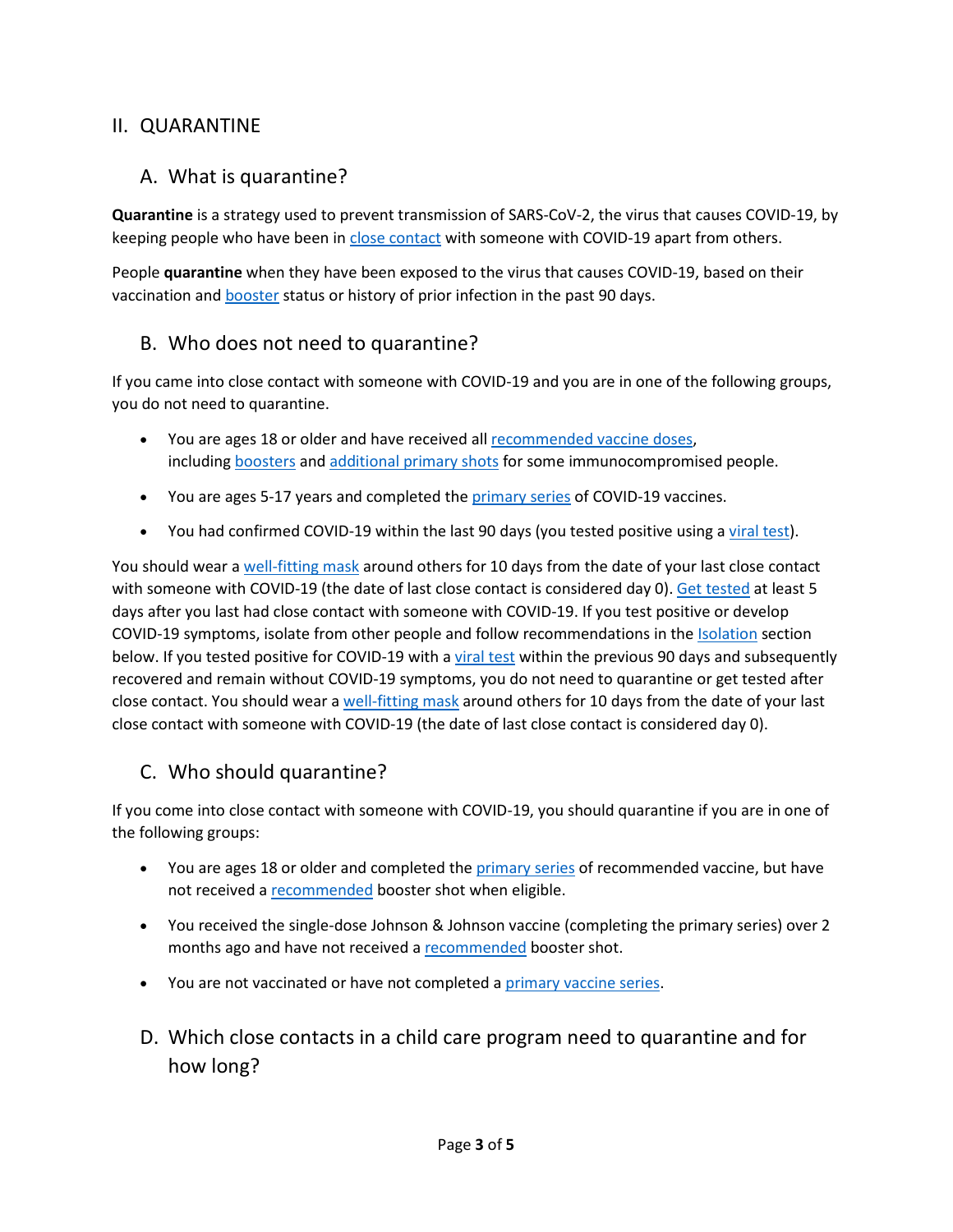Because **children who are under 2 years of age** cannot wear masks, these children should quarantine for a full 10 days from the date of last exposure.

**If any of the children are age 5+ and have received a full primary vaccine series** in the last 6 months, they do not need to quarantine and can return to the program but should mask consistently for at least 10 days.

#### **For children ages 2+ who are not vaccinated, APH advises the following:**

- These children could potentially quarantine for 5 days from last exposure ONLY IF the following criteria can be met:
	- $\circ$  They can consistently wear [well-fitting masks](https://www.cdc.gov/coronavirus/2019-ncov/your-health/effective-masks.html) for days 6-10 after exposure when they return to class, AND
	- o They can be physically distanced 6 feet apart during snacks, meals, and naps.
- If these criteria cannot be met, these children should quarantine for 10 full days.

#### **Calculating Quarantine**

The date of your exposure is considered day 0. **Day 1 is the first full day after your last contact with a person who has had COVID-19.** Stay home and away from other people during quarantine.

**If individuals in quarantine develop symptoms, they should [get tested](https://www.cdc.gov/coronavirus/2019-ncov/testing/diagnostic-testing.html) immediately and isolate** until they receive their test results. If they test positive, they should follow [isolation](https://www.cdc.gov/coronavirus/2019-ncov/community/schools-childcare/k-12-contact-tracing/about-isolation.html) recommendations.

|                                                                                                          | Children under age 2 cannot mask,                                                                                                                                                                             | so they should quarantine for 10<br>days.                                                                                                                      |
|----------------------------------------------------------------------------------------------------------|---------------------------------------------------------------------------------------------------------------------------------------------------------------------------------------------------------------|----------------------------------------------------------------------------------------------------------------------------------------------------------------|
| Individuals who<br>were exposed to<br>COVID-19 and<br>are NOT up-to-<br>date on COVID-19<br>vaccinations | Adults or children age 2+ who<br>CANNOT doing the following on days<br>6-10 after exposure:<br>• Mask consistently AND<br>• Be 6 feet apart from others when<br>mask must be removed (snacks,<br>meals, naps) | should quarantine for 10 days.                                                                                                                                 |
|                                                                                                          | Adults or children age 2+ who CAN do<br>the following on days 6-10 after<br>exposure:<br>• Mask consistently AND<br>• Be 6 feet apart from others when<br>mask must be removed (snacks,<br>meals, naps)       | may quarantine 5 days. They<br>should wear a well-fitting mask on<br>days 6-10 after exposure and<br>distance 6 feet from others when<br>mask must be removed. |